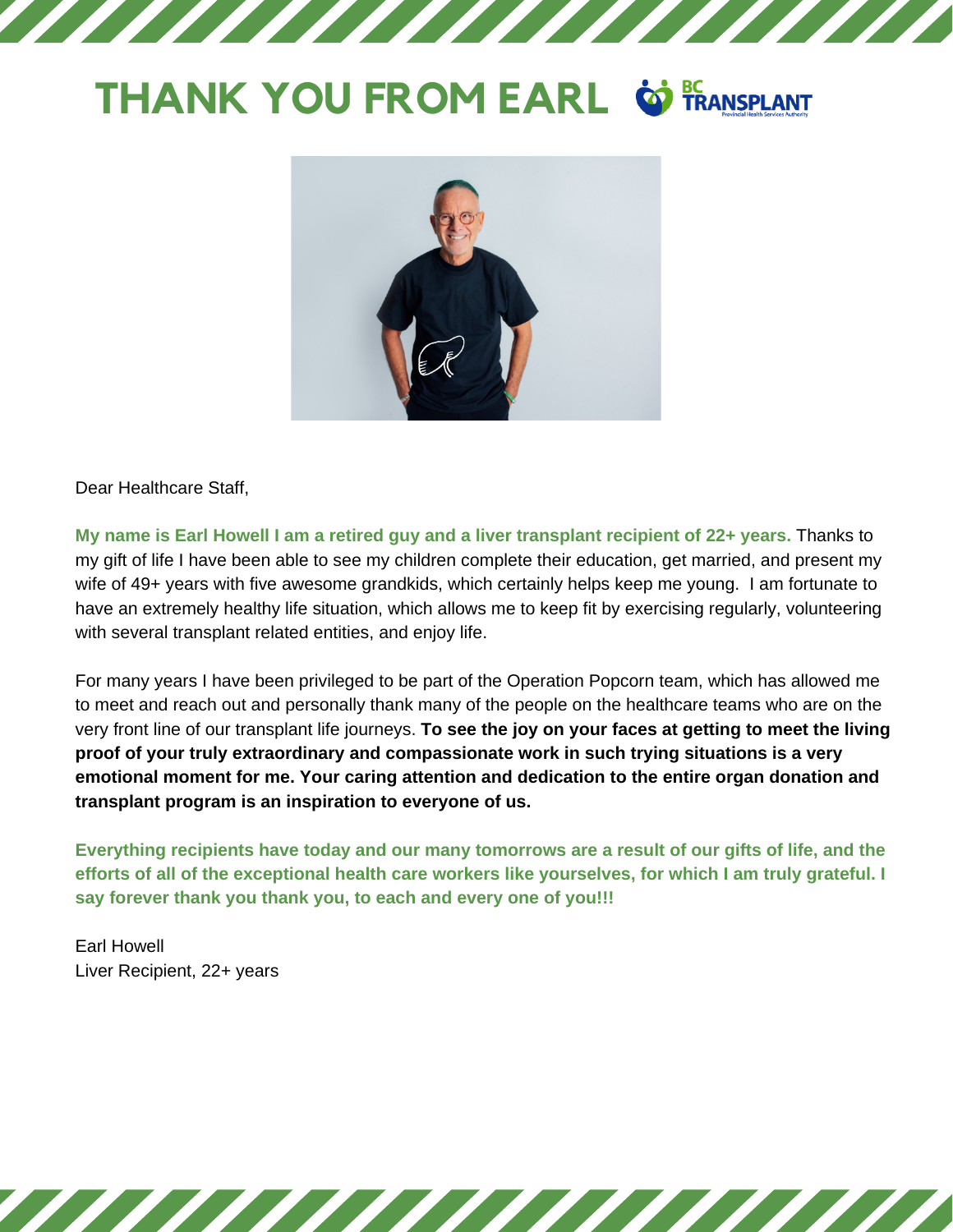## **THANK YOU FROM CATHLEEN**

777777777777



**My name is Cathleen and in 2016 I underwent a double lung transplant.** In 2014 I was diagnosed with Pulmonary Fibrosis (PF) and my world as I knew it changed in an instant. Before my diagnosis I was living what most would consider a normal life. I was a member of the RCMP, I was married to a police officer and I had two step-children.

Throughout my adult life I struggled with lung issues but through medication and lifestyle I always overcame the obstacles I experienced. But in 2014 I started to experience more daily symptoms that I struggled to manage. At first, I chalked it up to shift work and just life. I was wrong.

I was diagnosed with PF and told my only chance of survival was a double lung transplant. In my career I have faced some terrifying moments, but nothing was scarier than this news. I chose to endure the process of being listed for transplant. In August of 2016 I was officially "listed." In November 2016 I received the call. This was such a scary, terrifying moment for me and my family. I was filled with terror as I counted back the numbers to be put under, not knowing if I would wake up. **But I did, to a nurse with the kindest eyes, smiling at me and telling me I made it and everything would be okay.** I spent almost two weeks in the ICU struggling to breathe with my new lungs, move and start my long road of recovery. I am now back to living my new normal life. I am back to work; I am the first member of the RCMP to receive a transplant and return to work. I am living an amazing life with my family, all my creatures and my friends.

**Every day, I think of all the people that helped me get here. I recognize the absolute sacrifice my caregivers and the ICU team made for me to live. I watched my caretakers work through their coffee breaks, skip their lunches and leave late to make sure I was taken care of. I want you to know this daily sacrifice is not unnoticed by your patients. The value of holding my hand when I was enduring something uncomfortable is something I cannot put into words. The kind words to get me through a hard moment, and just telling me it was going to be okay meant so much to me. I trusted all of you, and because of this your words carried me through the worst moments of my life.** Organ donation is such an amazing gift in life, of life, and every day I think of my donor. Every day. And the legacy of my donor is with me, as I work, I play, and I live. **To me, all of you are part of that legacy. Without all of you, there would be no me. Thank you.**